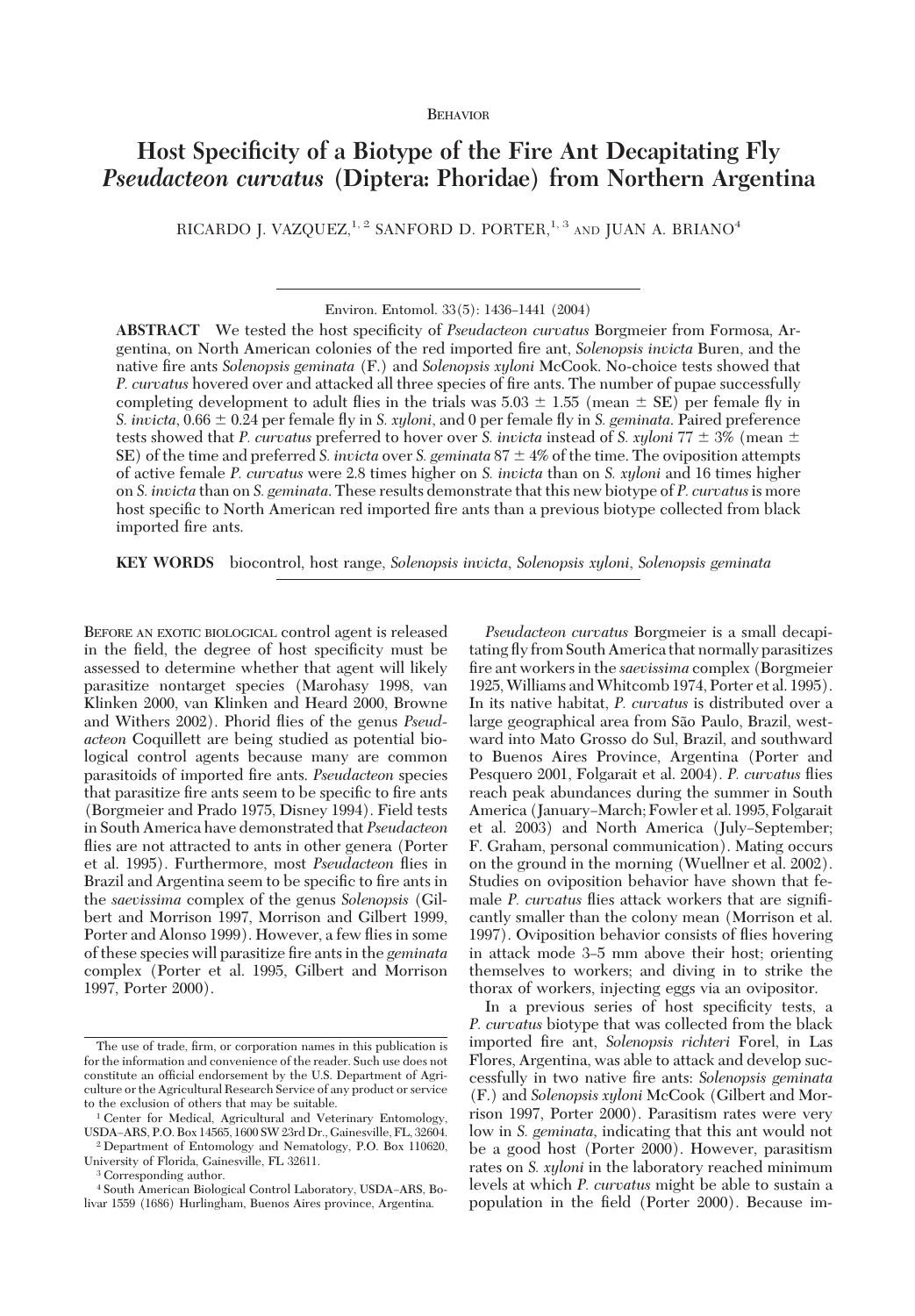ported fire ants are the number one enemy of native fire ants and because *P. curvatus* is a much greater threat to imported fire ants than native fire ants, Porter  $(2000)$  argued that releasing these flies would most likely benefit native fire ants rather than hurt them. Subsequently, the Las Flores biotype was approved for field release in 2001.

Field releases of this biotype successfully established populations in Alabama and Mississippi on hybrid fire ants (*S. richteri* × *S. invicta*) and black imported fire ants, but failed in Florida on red imported fire ants (Graham et al. 2003, Vogt and Street 2003). Field releases of the Las Flores biotype seem to have failed on red imported fire ants because this fly was too host specific. Although no-choice laboratory tests showed that the Las Flores biotype parasitized red and black imported fire ants equally, host preference tests revealed that the Las Flores biotype strongly preferred *S. richteri* and hybrid fire ants when tested against Solenopsis invicta Buren (Porter and Briano 2000, Folgarait et al. 2002). The preference for black imported fire ants was not unexpected because the Las Flores biotype was originally collected from black fire ants in South America.

Because the Las Flores biotype failed to establish on S. *invicta* populations in the United States, a new biotype of *P. curvatus* was collected from *S. invicta* fire ants in Formosa, Argentina. The objective of this study was to determine whether this new biotype of *P. curvatus* was sufficiently host specific to be released in the field with existing permits obtained from previous tests by using the Las Flores biotype. We also compared our results with the previous Las Flores biotype study.

# **Materials and Methods**

The new biotype of *P. curvatus* ßies was collected attacking *S. invicta* fire ants 35 km northwest of Formosa, Argentina, by S.D.P. and J.A.B. (October 2001). Flies were collectedby setting up several trays (42 by 28 by 15 cm, Panel Control Corp., Detroit, MI) containing several thousand fire ants. *P. curvatus* flies were allowed to attack the fire ant workers for 4-5 h while the workers ran from one side of the tray to the other as previously done by Porter (2000). These workers were airfreighted to our quarantine facility in Gainesville, FL. Flies were reared in a large self-contained, climate-controlled attack box exposing fire ants to attacks similar to the one described by Vogt et al. (2003).

**No-Choice Tests with Native Fire Ants.** To determine whether the Formosa biotype of *P. curvatus* will actively attack and develop in native *Solenopsis* fire ants, no-choice trials were conducted with *S. xyloni* and *S. geminata.* Ten plastic trays (42 by 28 by 15 cm; Panel Control Corp.) were used in the no-choice tests, each with screened vents and tight-fitting glass lids similar to those described by Porter and Alonso  $(1999)$ . The trays contained a single solid bottom covered with a 2-3-cm layer of moistened plaster to maintain high humidity. Plaster was made by using a 1:1 mixture of pottery plaster (U.S. Gypsum Co., Chicago, IL) andplaster wall patch (DAP Inc., Baltimore, MD). Plaster was moistened before each test run. Before moistening, the plaster bottoms were scraped to remove residues left behind from previous use. When test trays were reused, native fire ants were not used in trays that had been used by imported fire ants (and vice versa) unless the plaster bottoms were replaced. This procedure avoided confounding results with odors previously deposited on the plaster bottoms.

Timer motors were used to automatically raise an inverted cup in one end of each tray while lowering a cup at the other end of each tray. This caused the test ants to continuously trail back and forth between the two cups. Timer motors were set to run for 8 h per d (1000-1800 hours). A small piece of laboratory tissue (Kimwipes, Kimberly Clark, Roswell, GA) moistened in 1 M sugar water solution served as a food source for the flies, and a bunch of artificial flowers in the center of each tray provided a perching location. The laboratory was maintained at 27–28°C.

Trials were conducted in a complete randomized design with ant species as treatments and trials serving as experimental replication. Seven trials were conducted with *S. geminata,* six trials with *S. xyloni,* and eight control trials with *S. invicta.* The laboratory colonies of *S. xyloni* were collected from California (July 2001) and *S. invicta* and *S. geminata* colonies were collected near Gainesville, FL (August–September 2002). Workers from test colonies were sieved through a U.S. standard 20-mesh sieve to separate out the smaller workers that are preferred by *P. curvatus* females. Each test group contained 0.5 g of small workers and1.0 g of brood. Different colonies were usedfor each trial to ensure that results were not due solely to differences in the attractiveness of individual colonies.

Flies were aspirated with an Allen-type double chamber aspirator from a holding box, retained in vials, knocked down with  $CO<sub>2</sub>$ , and separated by sex within 20 s on a cold table at which point they were placedinto vials according to sex. Fifteen to 20 newly emerged female flies and an equivalent number of males (for mating) were added to all no-choice trials over a period of 2 d (treatments and controls always received equal numbers). Flies were added on two consecutive days to increase ßy numbers and reduce effects of temporal variation. Trials lasted 4 d to cover the complete life span of ovipositing flies  $(1-2d)$ . Flies were introduced into the trays via an injection port as described by Porter and Alonso (1999). On each trial date, the number of female ßies hovering in attackmode over test ant species were recorded every 10 min over a continuous period of 2–3 h between 1100 and 1700 hours (EST), the time period that flies are most active. An average from the observations of female flies in attack-mode was taken for each tray and used in a one-way analysis of variance (ANOVA). *P. curvatus* males do not hover over ants (Wuellner et al. 2002). All flies were dead by the end of the 4-d trials. After tests, ants were removed from the trays, retained in small boxes  $(20 \text{ by } 12 \text{ by } 5 \text{ cm})$  with tight-fitting vented  $(2 \text{ by } 3\text{-cm})$  lids, and inspected for pupating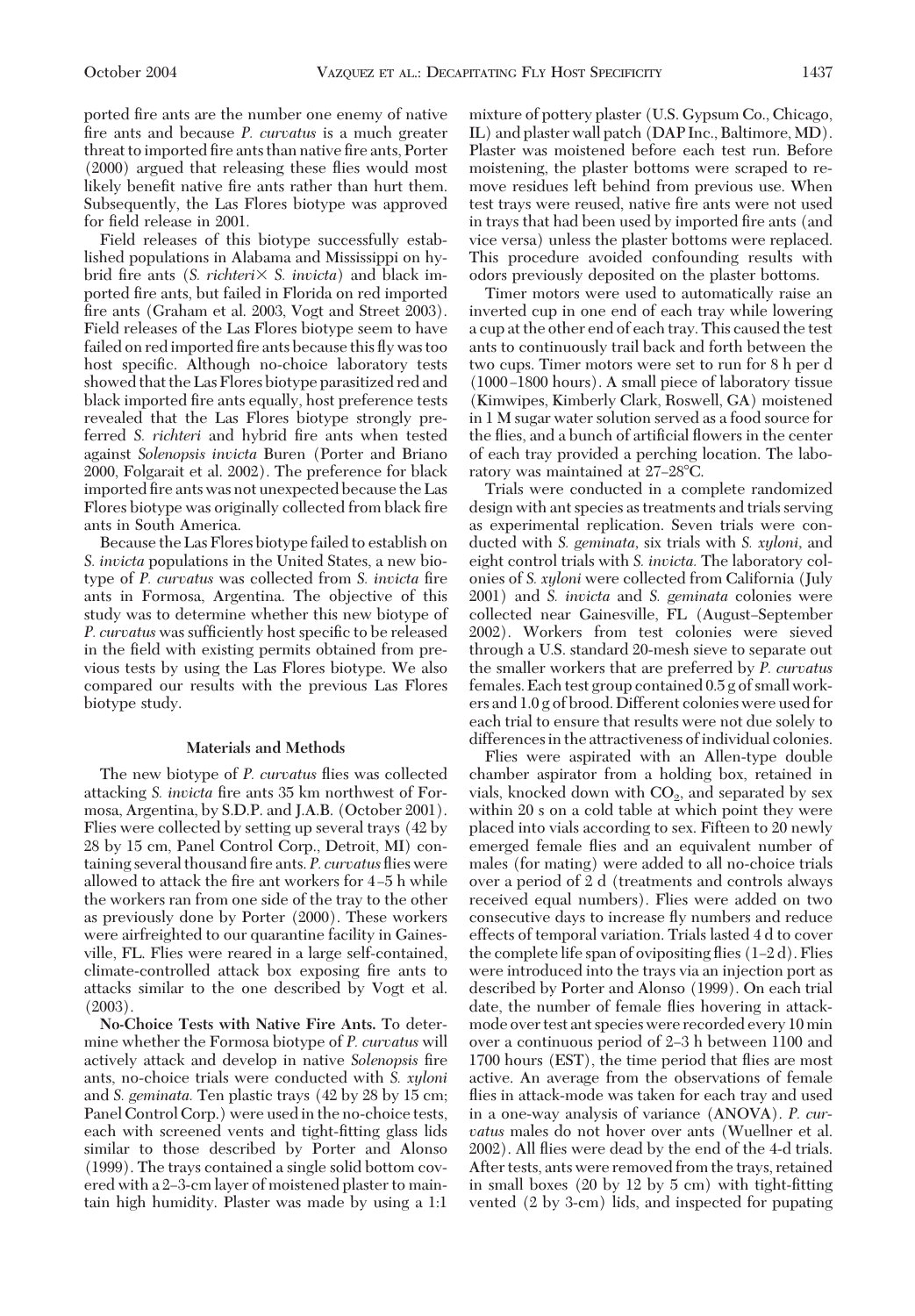flies every other day for a period of 35 d. Inside each retainment box, we placeda small 3-cm block of moist plaster and a nest tube with water held in the end by a cotton ball (16 by 125 mm). Ants were fedfresh sugar water every 2 d. We removed dead workers from the small boxes and placed them inside condiment cups (4 oz) with moist plaster bottoms where the larvae could pupate. Determination of pupating flies in ant head capsules was made by looking for a sclerotized cap flanked by two respiratory horns as described by Porter (1998). The total number of pupae produced in each ant species was divided by the 15 to 20 female flies used in the trials to produce an average pupae production rate per female ßy. Pupae were held for a total of 25 d to determine rates of adult emergence.

**Paired Preference Tests.** Host preferences of Formosa *P. curvatus* flies were examined as paired difference tests consisting of seven paired trials with *S. invicta* and *S. xyloni* (August-September 2002) and six paired trials with *S. invicta* and *S. geminata* (September 2002). Trials were conducted in three white plastic trays (42 by 28 by 15 cm, Panel Control Corp.) with screened vents and tight-fitting glass lids. In the bottom of each tray, two long side-by-side holes were cut and two smaller trays were glued (30 by 7 by 5 cm) as described by Porter (2000). This configuration produced two parallel chambers in the bottom of the big tray that allowed the testing of two species of ants at the same time. Ants were contained in the two bottom trays by coating their sides with Fluon (AGC Chemicals Americas Inc., Bayonne, NJ). To maintain high humidity, four moistened 3 by 3 by 4-cm sponges were placedin the corners of the test trays anda 1-cm-thick layer of hard plaster (Castone, Dentsply, York, PA) was poured into the bottom of both bottom trays. The plaster and sponges were moistened before each test run. Small 20-cm desk fans were directed toward the vents of the test boxes so that high humidity did not cause condensation on the glass lid or the sides of the trays.

Flies were introduced into the trays as described previously. A small opaque inverted cup (4 cm in diameter) with a large wire loop glued to the top was placed on the plaster in each of the two bottom trays. These cups were moved back and forth from one end of a tray to the other with a plastic rodeach time most of the ants had crawled under a cup to hide. This procedure kept the ants trailing continuously from one end of a bottom tray to the other so that the flies always had an opportunity to attack the ants. Smaller workers were obtained by sieving as described above. We used  $0.3$  g of workers and  $0.6$  g of brood for each test group.

Each test used ants from a different colony and received 10-15 female flies and an equivalent number of males. Trials lasted3 h during which time we recorded the number of females hovering in attackmode over each ant species every 10 min during 1100 – 1500 hours (EST) to produce an average number of females in attack-mode. When possible, we recorded the number of oviposition attemptsin 20-sintervals for individual ßies hovering in attack-mode over each

group of ants to produce an average rate of attack per minute per attacking female. When the test boxes were reused, workers from one species of fire ant were not placed in a side that had been used by another species. At the end of each trial, worker ants were transferred to small boxes and checked for pupating flies as described in no-choice tests. The head capsules of dead workers were inspected for fly larvae or pupae every 1–2 d for a period of 25 d so that most larvae had time to complete development in their host. The total number of pupae produced per ant trial was divided by number of females used to produce an average production rate. Voucher specimens of ßies have been deposited in the Florida Collection of Arthropods, Gainesville, FL.

Statistical Analysis. A one-way ANOVA was used to evaluate differences between treatment means in attacking activity during the no-choice tests. Pupal production, from all three species of ants in the no-choice tests, was compared across experiments using a Kruskal–Wallis test. A  $\chi^2$  test was used to evaluate the percentage of pupae that completed development in the no-choice tests. Data did not receive transformation. In the preference tests, a two-tailed, paired *t*-test was used to compare fly activity (hovering in attackmode and attack rates) and pupal production; however, aWilcoxon signed-rank test was used to compare pupal production in one paired trial of the preference tests. All analyses were conducted using Minitab 13 (Minitab Inc. 2003).

#### **Results**

**No-Choice Tests with Native Fire Ants.**The number of ßies hovering in attack-mode over *S. invicta*workers was not significantly different than the number over either *S. xyloni* or *S. geminata* workers (Fig. 1A; 1.40 0.28 [mean  $\pm$  SE] versus 1.08  $\pm$  0.25 and 0.90  $\pm$  0.42;  $F = 0.60$ ; df = 2, 12;  $P = 0.56$ ). In the no-choice trials, *P. curvatus* ßies successfully developed in *S. xyloni* workers but failed to develop successfully in *S. geminata* (Fig. 1B). The mean number of pupae produced per female ßy in *S. invicta* workers was 7 times higher than the mean number for pupae produced from *S.*  $xyloni$  workers (Fig. 1B; 5.03  $\pm$  1.55 [mean  $\pm$  SE] versus  $0.66 \pm 0.24$ ,  $H = 13.31$ , df = 2,  $P < 0.001$ , Kruskal–Wallis test). The percentage of pupae that successfully developed to adult ßies was 65% in *S. invicta* (349/535) and18% in *S. xyloni* (10/56) (likelihood ratio  $\chi^2 = 47.72$ , df = 1, *P* < 0.001).

**Paired Preference Tests.** *P. curvatus* strongly preferred *S. invicta* over either species of native fire ant in the preference tests (Fig. 2). Female ßies that were hovering in attack-mode preferred to hover over *S. invicta* 77% of the time rather than *S. xyloni* (Fig. 2A;  $1.66 \pm 2.6$  [mean  $\pm$  SE] versus 0.54  $\pm$  2.0 flies per observation,  $t = 7.58$ ,  $df = 6$ ,  $P < 0.001$ , paired *t*-test). Similarly, hovering female ßies in attack-mode preferred to hover over *S. invicta* 87% of the time rather than *S. geminata* (Fig. 2A;  $3.00 \pm 4$  [mean  $\pm$  SE] versus  $0.52 \pm 4$  flies per observation,  $t = 3.74$ , df = 4,  $P = 0.02$ , paired *t*-test). The attack rate was 2.8 times higher for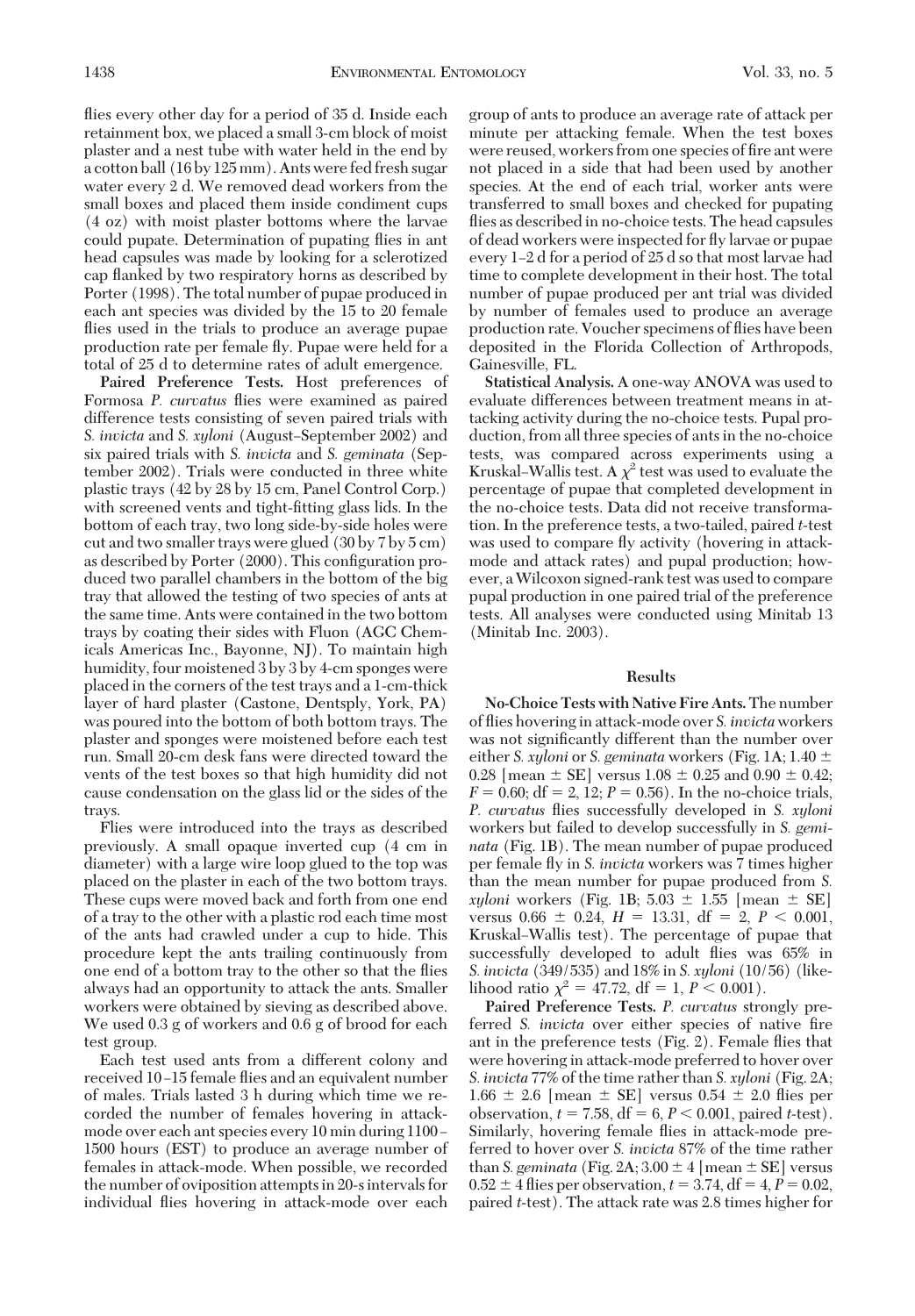

**Fig. 1.** No-choice trials of the Formosa decapitating ßy *P. curvatus* with the fire ant *S. invicta* and the two native fire ants *S. geminata* and *S. xyloni*. (A) Mean number of hovering flies in attack mode per observation. (B) Mean lifetime number of pupae produced per female ßy in each trial. The dashed line indicates a conservative estimate of the minimum number of offspring per female necessary to produce a selfsustaining population as calculated by Porter (2000). Error bars show SE calculated from trial means. The number of replicates (*n*) is indicated below each bar.

female ßies in attack-mode over *S. invicta* than for female ßies in attack-mode over *S. xyloni* (Fig. 2B;  $6.03 \pm 0.82$  [mean  $\pm$  SE] versus 2.27  $\pm$  0.68 attacks per minute,  $t = 5.83$ ,  $df = 6$ ,  $P < 0.001$ , paired *t*-test). The attack rate was 16 times higher for female ßies in attack-mode over *S. invicta* than for ßies in attackmode over *S. geminata* (Fig. 2B;  $7.02 \pm 1.41$  [mean  $\pm$ SE] versus  $0.44 \pm 0.28$  attacks per minute,  $t = 4.73$ ,  $df = 4, P = 0.009$ , paired *t*-test).

In the paired tests, the mean number of pupae produced per female ßy was higher in *S. invicta* than for either native species (Fig. 2C). In the *S. invicta/ S.xyloni*tests, 4 timesmorepupaewere foundin*S. invicta* workers than in *S. xyloni* workers (Fig. 2C;  $1.98 \pm 0.71$  $[mean \pm SE]$  versus  $0.48 \pm 0.23$  pupae per female fly,  $t =$ 2.63. df  $= 6, P = 0.039$ , paired *t*-test). In the *S. invicta/S. geminata* tests, normal numbers of pupae were found in S. *invicta* workers, but no pupae were found in *S. geminata* workers (Fig. 2C;  $1.71 \pm 0.59$  [mean  $\pm$  SE] versus 0 pupae per female fly,  $T = 0$ ,  $N_1 = N_2 = 6$ ,  $P < 0.05$ , Wilcoxon signed-rank test).

# **Discussion**

The results of this study indicate that the Formosa biotype displays a high degree of specificity toward



Fig. 2. Paired preference trials of the Formosa decapitating ßy *P. curvatus*. (A) Percentage of hovering ßies in attack mode over either *S. invicta* or one of the two native fire ant species. (B) Average rate of attack per minute per attacking female ßy. (C) Mean number of pupae produced per female ßy as a result of the 4-h trials. Error bars show SE calculated from trial means. The number of replicated pairs (*n*) are shown below bars.

red imported fire ants compared with native fire ants. Formosa biotype flies were observed hovering in attack mode over all fire ant species at similar rates during no-choice tests (Fig. 1A). However, rates of pupal production were much lower in *S. xyloni* compared with *S. invicta* and zero in *S. geminata* workers used in the no-choice tests (Fig. 1B). Paired preference tests demonstrated that the Formosa biotype of *P. curvatus* actively prefers to hover over redimported fire ants at significantly higher rates rather than native fire ants (Fig. 2A). Of those flies that chose to actively hover, attack rates were also higher with redimported fire ants compared with native fire ants  $(Fig. 2B)$ . As in the no-choice tests, rates of pupal production were much lower in *S. xyloni* compared with *S. invicta* and zero in *S. geminata* workers used in the paired preference tests (Fig. 2C).

Results from the no-choice and paired preference tests demonstrate that the Formosa biotype of *P. curvatus* is more host specific to red imported fire ants than the results from a previous study with the Las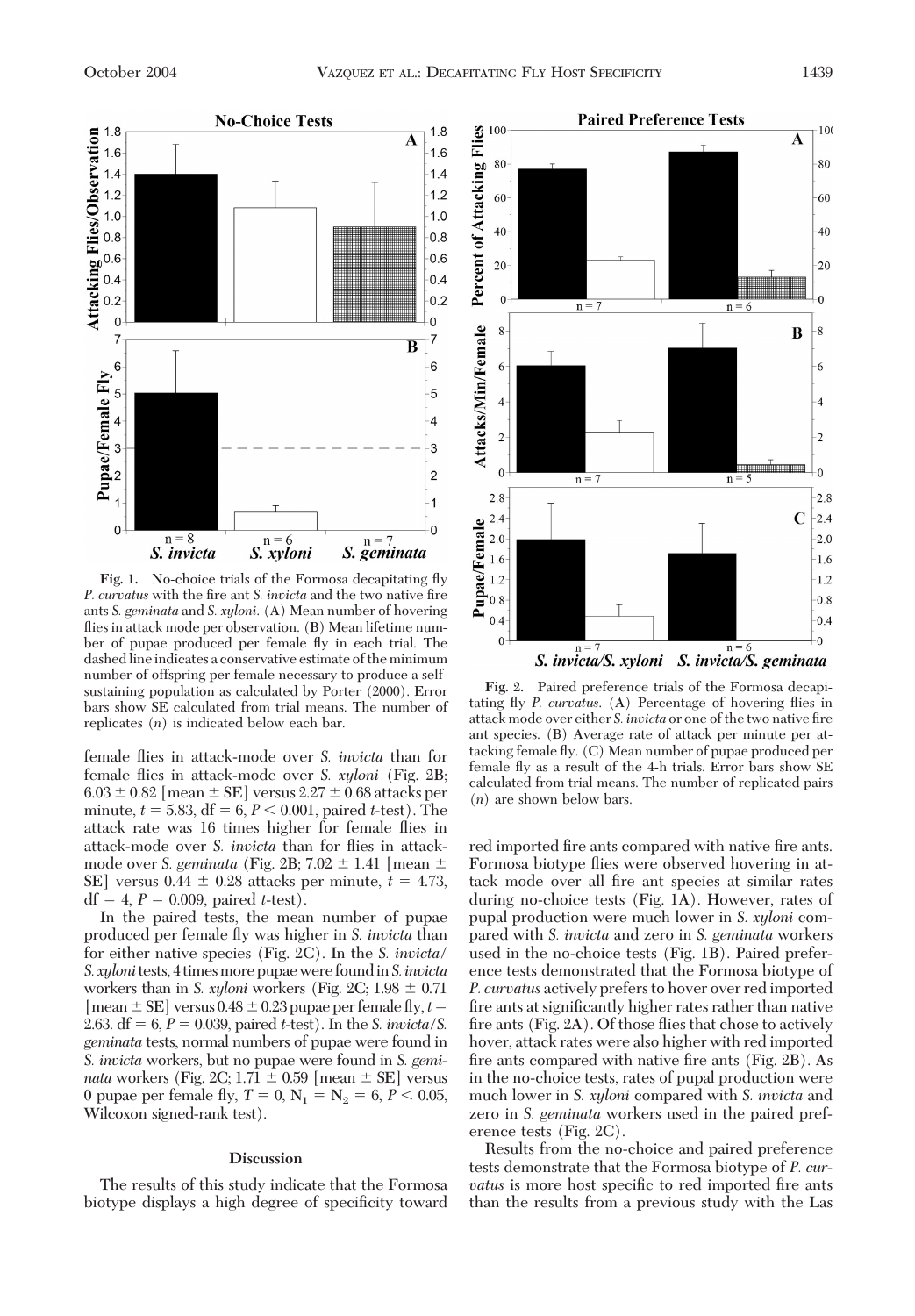**Table 1. Comparison of percentage of host specificity to red imported fire ants** *S. invicta* **for two biotypes of the decapitating fly** *P. curvatus* **(Formosa, Las Flores) when exposed to native fire ants (either** *S. xyloni* **or** *S. geminata***)**

| Measures of host<br>specificity          | Ant species              |                                                                 |                                                   |    |
|------------------------------------------|--------------------------|-----------------------------------------------------------------|---------------------------------------------------|----|
|                                          | S. invicta/S. $xyloni^a$ |                                                                 | S. <i>invicta</i> /S.<br>$g$ eminata <sup>a</sup> |    |
|                                          |                          | Formosa Las Flores <sup>b</sup> Formosa Las Flores <sup>b</sup> |                                                   |    |
| No-choice tests                          |                          |                                                                 |                                                   |    |
| Hovering flies <sup><math>c</math></sup> | 23                       | 28                                                              | 36                                                | 89 |
| Pupae/female $flyc$                      | 87                       | 65                                                              | 100                                               | 94 |
| Paired preference tests                  |                          |                                                                 |                                                   |    |
| $%$ Preference <sup>d</sup>              | 77                       | 74                                                              | 87                                                | 78 |
| Attacks/min/female <sup>c</sup>          | 62                       |                                                                 | 94                                                | 86 |

<sup>a</sup> A value of 100% indicates complete host specificity to red imported fire ants, whereas 0% indicates no host specificity to imported

fire ants compared with one of the native fire ants. *b* Data for Las Flores biotype comes from a previous study conducted by Porter (2000).<br><sup>*c*</sup> Values were calculated by subtracting native fire ant value from

importedÞre ant value andthen dividing by importedÞre ant value. *<sup>d</sup>* Percentages were directly taken from host preference tests.

Flores biotype (Porter 2000). When considering attacking ßies in the no-choice tests with *S. xyloni* (Table 1), the Formosa biotype had about the same percentage of specificity to *S. invicta* as the Las Flores biotype (23 versus 28%). However, host specificity to *S. invicta* as measured by pupal production was much higher in the Formosa biotype than the Las Flores biotype (87 versus 65%; Table 1). Similarly, percentage of preference for *S. invicta* in the paired preference tests, with *S. invicta* and *S. xyloni,* was similar in both biotypes (77 versus 74%) but host specificity as calculated by attack rates was much higher in the Formosa biotype than the Las Flores biotype (62 versus 2%; Table 1). These data indicate that much of the increased host specificity for *S. invicta* exhibited by the Formosa biotype is the result of a higher proclivity to attack or attempt oviposition on *S. invicta* than on *S. xyloni.*

Comparisons between the Formosa andLas Flores biotypes with *S. geminata* demonstrate that hovering flies in the no-choice tests (Table 1) were more host specific to *S. invicta* in the Las Flores biotype than the Formosa biotype (89 versus 36%). However, in regard to pupal production, the Formosa biotype was 100% host specific to *S. invicta*, whereas the Las Flores biotype was  $94\%$  host specific (Table 1); in other words, a few of the Las Flores ßies were able to develop on *S. geminate,* but none of the Formosa ßies were able to develop. In the paired preference tests, percentage of preference for *S. invicta* over *S. geminata* was higher in the Formosa biotype than the Las Flores biotype (87 versus 78%; Table 1). Host specificity as calculated by attack rates was also higher in the Formosa biotype than the Las Flores biotype (94 versus 86%; Table 1). Because the rate of pupal production was zero in both the no-choice and paired preference tests for *S. geminata* (Figs. 1 and 2), we conclude that the Formosa biotype will not be a threat to *S. geminata.* These trials demonstrate that the Formosa and Las Flores biotypes differ substantially in host specificity.

Vink et al. (2003) also observed variability in host specificity between two biotypes of *Microctonus aethiopoides* Loan (Hymenoptera: Braconidae). Other studies on the host specificity of parasitoid biotypes have shown that geographic variation in host specificity between biotypes was due to the presence of cryptic species (Heimpel et al. 1997, Alvarez and Hoy 2002). Although our results demonstrate that there is geographic variation between the Formosa andLas Flores ßies, we cannot rule out the possibility that the variability seen is due to the presence of a cryptic species.

Because the Formosa flies were more host specific than the Las Flores biotype, they were released from quarantine in the spring 2003 under a previous permit from the State of Florida and the Finding of No Significant Impact issued by the USDA–ARS. Trial field releases are underway and initial results look promising.

# **Acknowledgments**

We thank David Oi and Eileen Carroll for providing laboratory colonies of *S. geminata* and *S. xyloni* ants. LloydDavis collectedmost of the *S. invicta* ants from Gainesville, FL. We thank Cynthia Vann for assistance in rearing the ßies in our quarantine facility. We thank Fudd Graham, Lloyd Morrison, Josh King, and Cara Congdon for providing suggestions and criticisms of an earlier draft of the manuscript.

### **References Cited**

- **Alvarez, J. M., and M. A. Hoy. 2002.** Evaluation of the ribosomal ITS2 DNA sequences in separating closely related populations of the parasitoid *Ageniaspis* (Hymenoptera: Encyrtidae). Ann. Entomol. Soc. Am. 95: 250–256.
- **Borgmeier, T. 1925.** Novos subsidios para o conhecimento da familia Phoridae (Dipt.). Arch. Mus. Nac. Rio de Janeiro 25: 85-281.
- **Borgmeier, T., and A. P. Prado. 1975.** New or little known Neotropical phorid flies, with description of eight new genera (Diptera: Phoridae). Stud. Entomol. 18: 3-90.
- **Browne, L. B., and T. M. Withers. 2002.** Time-dependent changes in the host-acceptance threshold of insects: implications for host specificity testing of candidate biological control agents. Biocontrol Sci. Technol. 12: 677–693.
- **Disney, R.H.L. 1994.** Scuttle ßies: the Phoridae. Chapman & Hall, London, United Kingdom.
- **Folgarait, P. J., O. A. Bruzzone, and L. E. Gilbert. 2003.** Seasonal patterns of activity among species of black fire ant parasitoid flies (*Pseudacteon:* Phoridae) in Argentina explained by analysis of climatic variables. Biol. Control 28: 368-378.
- **Folgarait, P. J., O. A. Bruzzone, R.J.W. Patrock, and L. E. Gilbert. 2002.** Developmental rates and host specificity for *Pseudacteon* parasitoids (Diptera: Phoridae) of fire ants (Hymenoptera: Formicidae) in Argentina. J. Econ. Entomol. 95: 1151-1158.
- **Folgarait, P. J., O. A. Bruzzone, S. D. Porter, M. A. Pesquero,** and L. E. Gilbert. 2004. Biogeography and macroecology of phorid flies that attack fire ants in southeastern Brazil and Argentina. J. Biogeogr. (in press).
- **Fowler, H. G., M. A. Pesquero, S. Campiolo, and S. D. Porter. 1995.** Seasonal activity of species of *Pseudacteon* (Diptera: Phoridae) parasitoids of Þre ants (*Solenopsis*